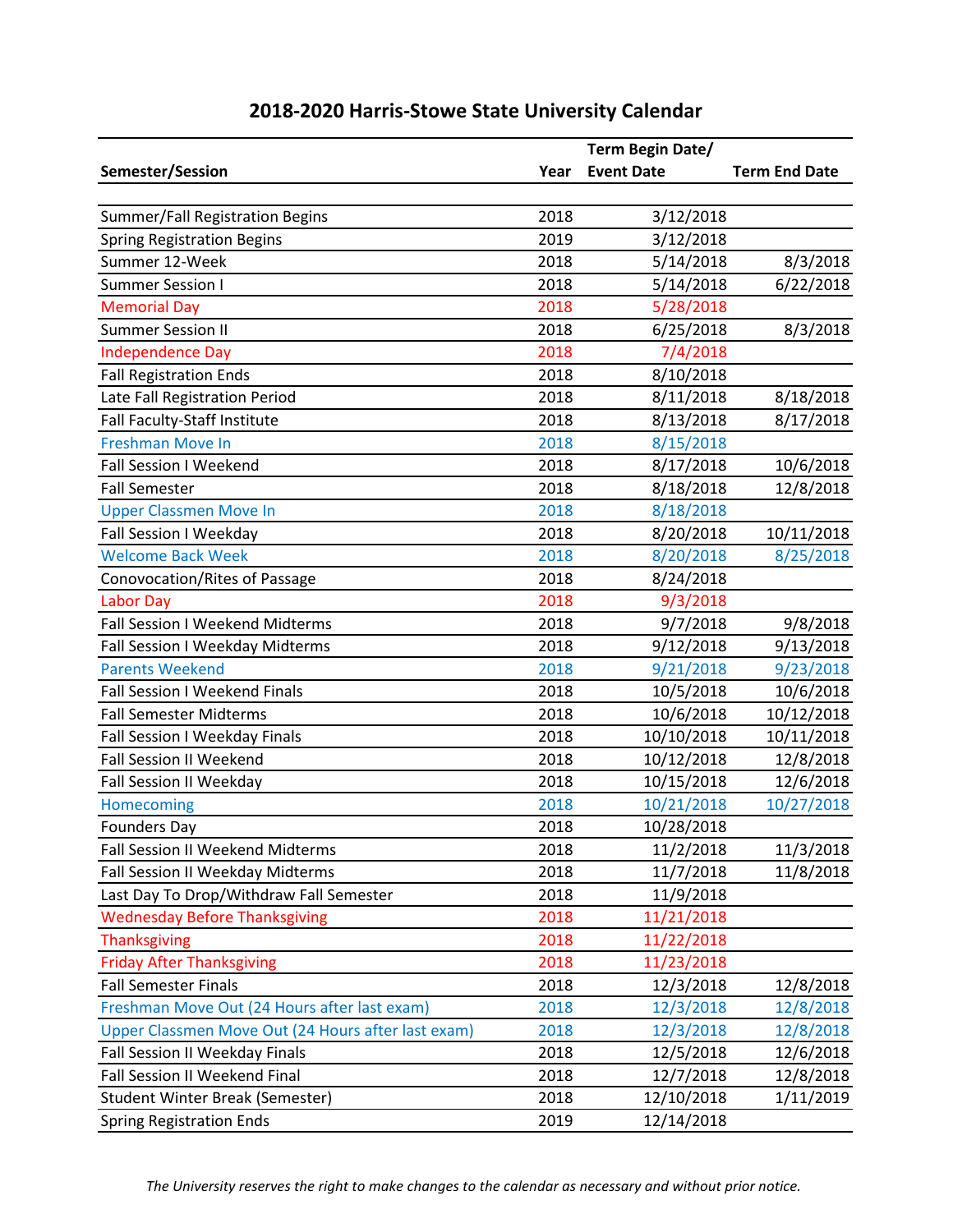|                                                    |      | Term Begin Date/  |                      |
|----------------------------------------------------|------|-------------------|----------------------|
| Semester/Session                                   | Year | <b>Event Date</b> | <b>Term End Date</b> |
| Late Spring Registration Period                    | 2019 | 12/15/2018        | 1/12/2019            |
| Summer/Fall Commencement                           | 2018 | 12/15/2018        |                      |
| <b>New Years Day</b>                               | 2019 | 1/1/2019          |                      |
| Spring Faculty-Staff Institute                     | 2019 | 1/7/2019          | 1/12/2019            |
| Spring Session I Weekend                           | 2019 | 1/11/2019         | 3/2/2019             |
| <b>Freshman Move In</b>                            | 2019 | 1/12/2019         |                      |
| <b>Spring Semester</b>                             | 2019 | 1/12/2019         | 5/11/2019            |
| <b>Upper Classmen Move In</b>                      | 2019 | 1/12/2019         |                      |
| <b>Spring Session I Weekday</b>                    | 2019 | 1/14/2019         | 3/7/2019             |
| Dr. Martin L. King, Jr.                            | 2019 | 1/21/2019         |                      |
| Spring Session I Weekend Midterms                  | 2019 | 2/1/2019          | 2/2/2019             |
| Spring Session I Weekday Midterms                  | 2019 | 2/6/2019          | 2/7/2019             |
| <b>Presidents' Day</b>                             | 2019 | 2/18/2019         |                      |
| Spring Session I Weekend Finals                    | 2019 | 3/1/2019          | 3/2/2019             |
| <b>Spring Semester Midterms</b>                    | 2019 | 3/2/2019          | 3/9/2019             |
| <b>Spring Session I Weekday Finals</b>             | 2019 | 3/6/2019          | 3/7/2019             |
| Spring Session II Weekend                          | 2019 | 3/8/2019          | 5/11/2019            |
| <b>Residence Hall Closure</b>                      | 2019 | 3/9/2019          | 3/16/2020            |
| <b>Spring Break</b>                                | 2019 | 3/11/2019         | 3/16/2019            |
| Summer/Fall Registration Begins                    | 2019 | 3/18/2019         |                      |
| <b>Spring Registration Begins</b>                  | 2020 | 3/18/2019         |                      |
| Spring Session II Weekday                          | 2019 | 3/18/2019         | 5/9/2019             |
| Spring Session II Weekend Midterms                 | 2019 | 4/5/2019          | 4/6/2019             |
| Spring Session II Weekday Midterms                 | 2019 | 4/10/2019         | 4/11/2019            |
| Last Day To Drop/Withdraw Spring Semester          | 2019 | 4/12/2019         |                      |
| <b>Official University Holiday</b>                 | 2019 | 4/19/2019         |                      |
| Freshman Move Out (24 Hours after last exam)       | 2019 | 5/6/2019          | 5/11/2019            |
| <b>Spring Semester Finals</b>                      | 2019 | 5/6/2019          | 5/11/2019            |
| Upper Classmen Move Out (24 Hours after last exam) | 2019 | 5/6/2019          | 5/11/2019            |
| Spring Session II Weekday Finals                   | 2019 | 5/8/2019          | 5/9/2019             |
| Spring Session II Weekend Final                    | 2019 | 5/10/2019         | 5/11/2019            |
| <b>Spring Commencement</b>                         | 2019 | 5/18/2019         |                      |
| Summer 12-Week                                     | 2019 | 5/20/2019         | 8/9/2019             |
| <b>Summer Session I</b>                            | 2019 | 5/20/2019         | 6/28/2019            |
| <b>Memorial Day</b>                                | 2019 | 5/27/2019         |                      |
| <b>Summer Session II</b>                           | 2019 | 7/1/2019          | 8/9/2019             |
| <b>Independence Day</b>                            | 2019 | 7/4/2019          |                      |
| <b>Fall Registration Ends</b>                      | 2019 | 8/16/2019         |                      |
| Late Fall Registration Period                      | 2019 | 8/17/2019         | 8/24/2019            |
| Fall Faculty-Staff Institute                       | 2019 | 8/19/2019         | 8/24/2019            |
| <b>Freshman Move In</b>                            | 2019 | 8/21/2019         |                      |
| Fall Session I Weekend                             | 2019 | 8/23/2019         | 10/12/2019           |

*The University reserves the right to make changes to the calendar as necessary and without prior notice.*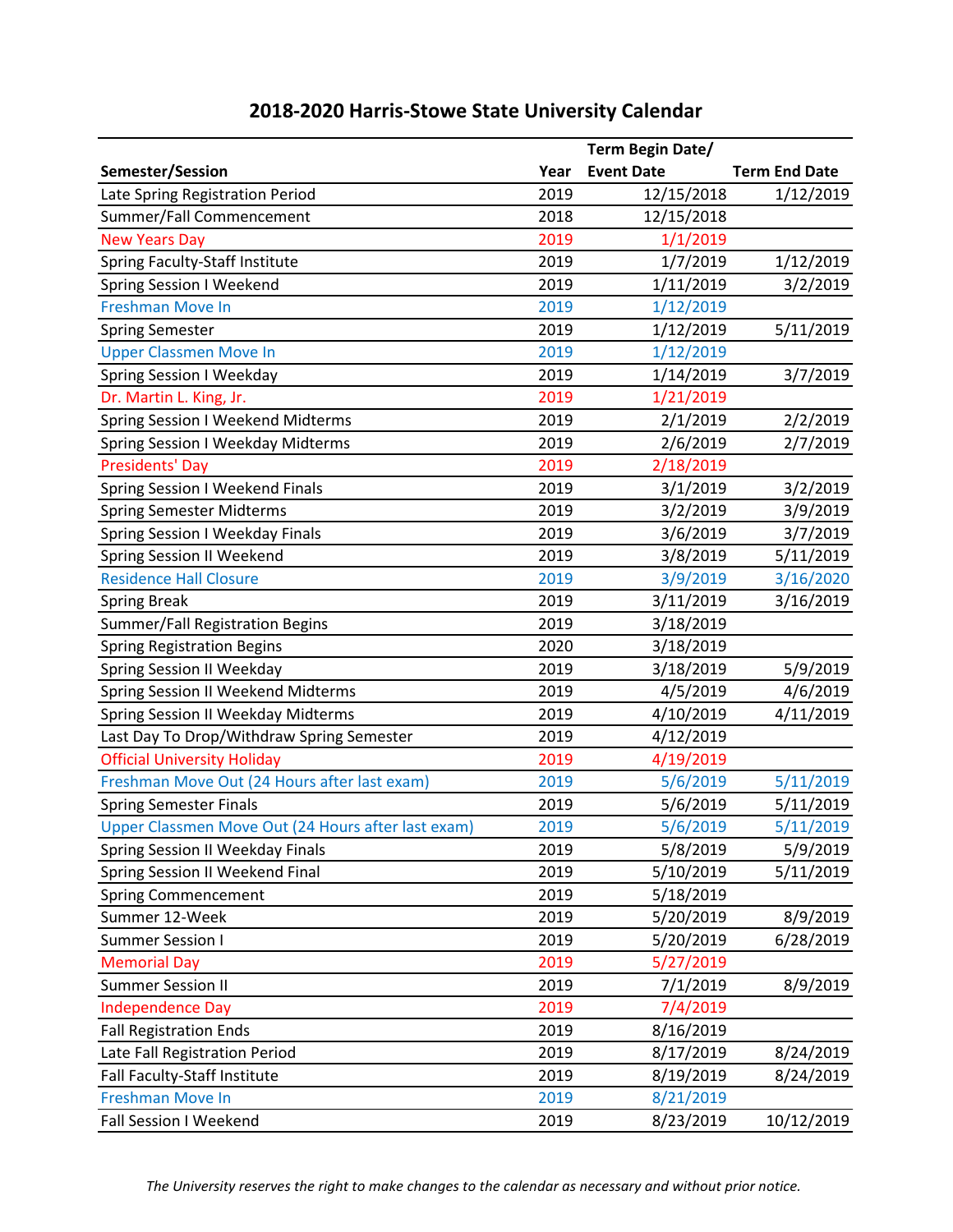|                                                    |      | Term Begin Date/  |                      |
|----------------------------------------------------|------|-------------------|----------------------|
| Semester/Session                                   | Year | <b>Event Date</b> | <b>Term End Date</b> |
| <b>Fall Semester</b>                               | 2019 | 8/24/2019         | 12/14/2019           |
| <b>Upper Classmen Move In</b>                      | 2019 | 8/24/2019         |                      |
| Fall Session I Weekday                             | 2019 | 8/26/2019         | 10/17/2019           |
| <b>Welcome Back Week</b>                           | 2019 | 8/26/2019         | 8/31/2019            |
| Conovocation/Rites of Passage                      | 2019 | 8/30/2019         |                      |
| <b>Labor Day</b>                                   | 2019 | 9/2/2019          |                      |
| Fall Session I Weekend Midterms                    | 2019 | 9/13/2019         | 9/14/2019            |
| Fall Session I Weekday Midterms                    | 2019 | 9/18/2019         | 9/19/2019            |
| <b>Parents Weekend</b>                             | 2019 | 9/27/2019         | 9/29/2019            |
| Fall Session I Weekend Finals                      | 2019 | 10/11/2019        | 10/12/2019           |
| <b>Fall Semester Midterms</b>                      | 2019 | 10/12/2019        | 10/18/2019           |
| Fall Session I Weekday Finals                      | 2019 | 10/16/2019        | 10/17/2019           |
| <b>Fall Session II Weekend</b>                     | 2019 | 10/18/2019        | 12/14/2019           |
| Homecoming                                         | 2019 | 10/18/2019        | 10/26/2019           |
| Fall Session II Weekday                            | 2019 | 10/21/2019        | 12/12/2019           |
| Fall Session II Weekend Midterms                   | 2019 | 11/8/2019         | 11/9/2019            |
| Fall Session II Weekday Midterms                   | 2019 | 11/13/2019        | 11/14/2019           |
| Last Day To Drop/Withdraw Fall Semester            | 2019 | 11/15/2019        |                      |
| <b>Wednesday Before Thanksgiving</b>               | 2019 | 11/27/2019        |                      |
| <b>Friday After Thanksgiving</b>                   | 2019 | 11/28/2019        |                      |
| <b>Thanksgiving</b>                                | 2019 | 11/28/2019        |                      |
| <b>Fall Semester Finals</b>                        | 2019 | 12/09/2019        | 12/14/2019           |
| Freshman Move Out (24 Hours after last exam)       | 2019 | 12/09/2019        | 12/14/2019           |
| Upper Classmen Move Out (24 Hours after last exam) | 2019 | 12/09/2019        | 12/14/2019           |
| Fall Session II Weekday Finals                     | 2019 | 12/11/2019        | 12/11/2019           |
| Fall Session II Weekend Final                      | 2019 | 12/13/2019        | 12/14/2019           |
| <b>Spring Registration Ends</b>                    | 2019 | 12/13/2019        |                      |
| Late Spring Registration Period                    | 2019 | 12/14/2019        | 1/11/2020            |
| Summer/Fall Commencement                           | 2019 | 12/14/2019        |                      |
| Student Winter Break (Semester)                    | 2019 | 12/16/2019        | 1/10/2020            |
| <b>New Years Day</b>                               | 2020 | 1/1/2020          |                      |
| Spring Faculty-Staff Institute                     | 2020 | 1/6/2020          | 1/11/2020            |
| Spring Session I Weekend                           | 2020 | 1/10/2020         | 2/29/2020            |
| <b>Freshman Move In</b>                            | 2020 | 1/11/2020         |                      |
| <b>Spring Semester</b>                             | 2020 | 1/11/2020         | 5/9/2020             |
| <b>Upper Classmen Move In</b>                      | 2020 | 1/11/2020         |                      |
| <b>Spring Session I Weekday</b>                    | 2020 | 1/13/2020         | 3/5/2020             |
| Dr. Martin L. King, Jr.                            | 2020 | 1/20/2020         |                      |
| <b>Spring Session I Weekend Midterms</b>           | 2020 | 1/31/2020         | 2/1/2020             |
| <b>Spring Session I Weekday Midterms</b>           | 2020 | 2/5/2020          | 2/6/2020             |
| Presidents' Day                                    | 2020 | 2/17/2020         |                      |
| <b>Spring Session I Weekend Finals</b>             | 2020 | 2/28/2020         | 2/29/2020            |

*The University reserves the right to make changes to the calendar as necessary and without prior notice.*